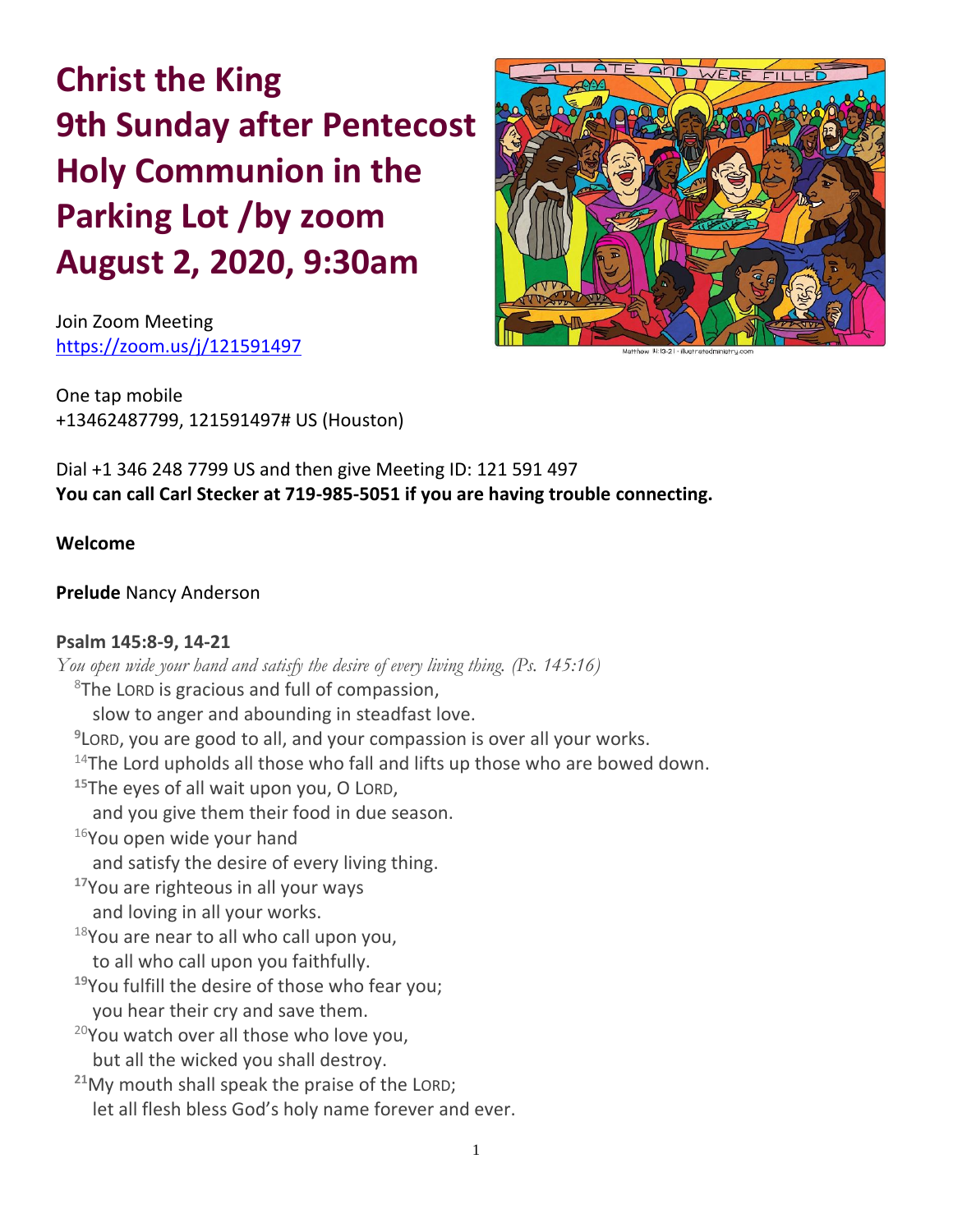# **Confession and Forgiveness**

Blessed be the holy Trinity,  $\pm$  one God, whose steadfast love is everlasting, whose faithfulness endures from generation to generation. **Amen.**

Trusting in the mercy of God, let us confess our sin.

# *Silence is kept for reflection.*

Reconciling God, **we confess that we do not trust your abundance, and we deny your presence in our lives. We place our hope in ourselves and rely on our own efforts. We fail to believe that you provide enough for all. We abuse your good creation for our own benefit. We fear difference and do not welcome others as you have welcomed us. We sin in thought, word, and deed. By your grace, forgive us; through your love, renew us; and in your Spirit, lead us; so that we may live and serve you in newness of life. Amen.**

Beloved of God, by the radical abundance of divine mercy we have peace with God through  $+$  Christ Jesus, through whom we have obtained grace upon grace. Our sins are forgiven. Let us live now in hope. For hope does not disappoint, because God's love has been poured into our hearts through the Holy Spirit. **Amen.**

#### **Greeting**

The grace of our Lord Jesus Christ, the love of God, and the communion of the Holy Spirit be with you all. **And also with you.**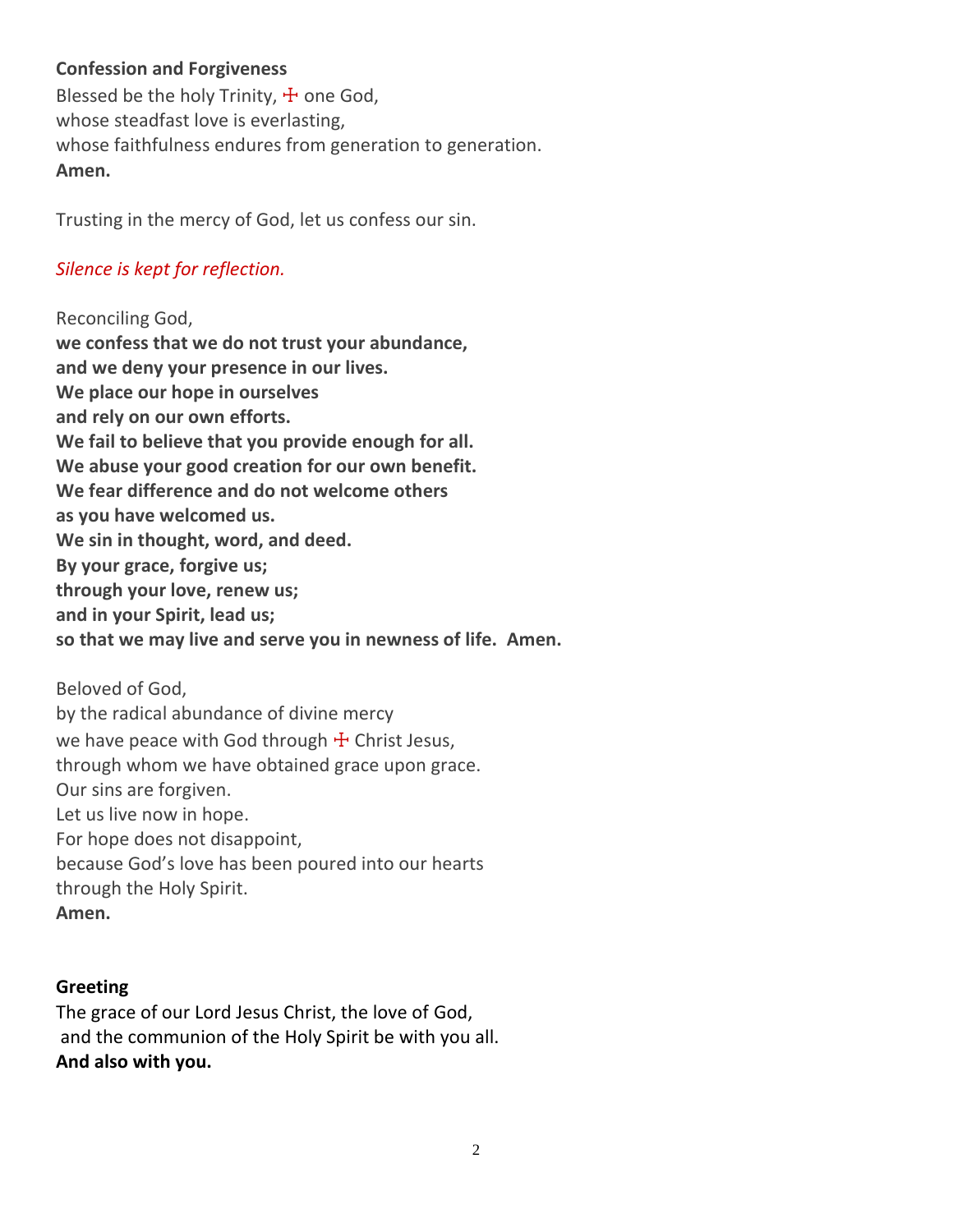

#### **Prayer of the Day**

Glorious God, your generosity waters the world with goodness, and you cover creation with abundance. Awaken in us a hunger for the food that satisfies both body and spirit, and with this food fill all the starving world; through your Son, Jesus Christ, our Savior and Lord. **Amen.**

#### **Reading: Isaiah 55:1-5**

*God invites Israel to a great feast at which both food and drink are free. God also promises to make an everlasting covenant with all peoples, with promises that previously had been limited to Israel. As David was a witness to the nations, these nations shall now acknowledge the ways in which God has glorified Israel.*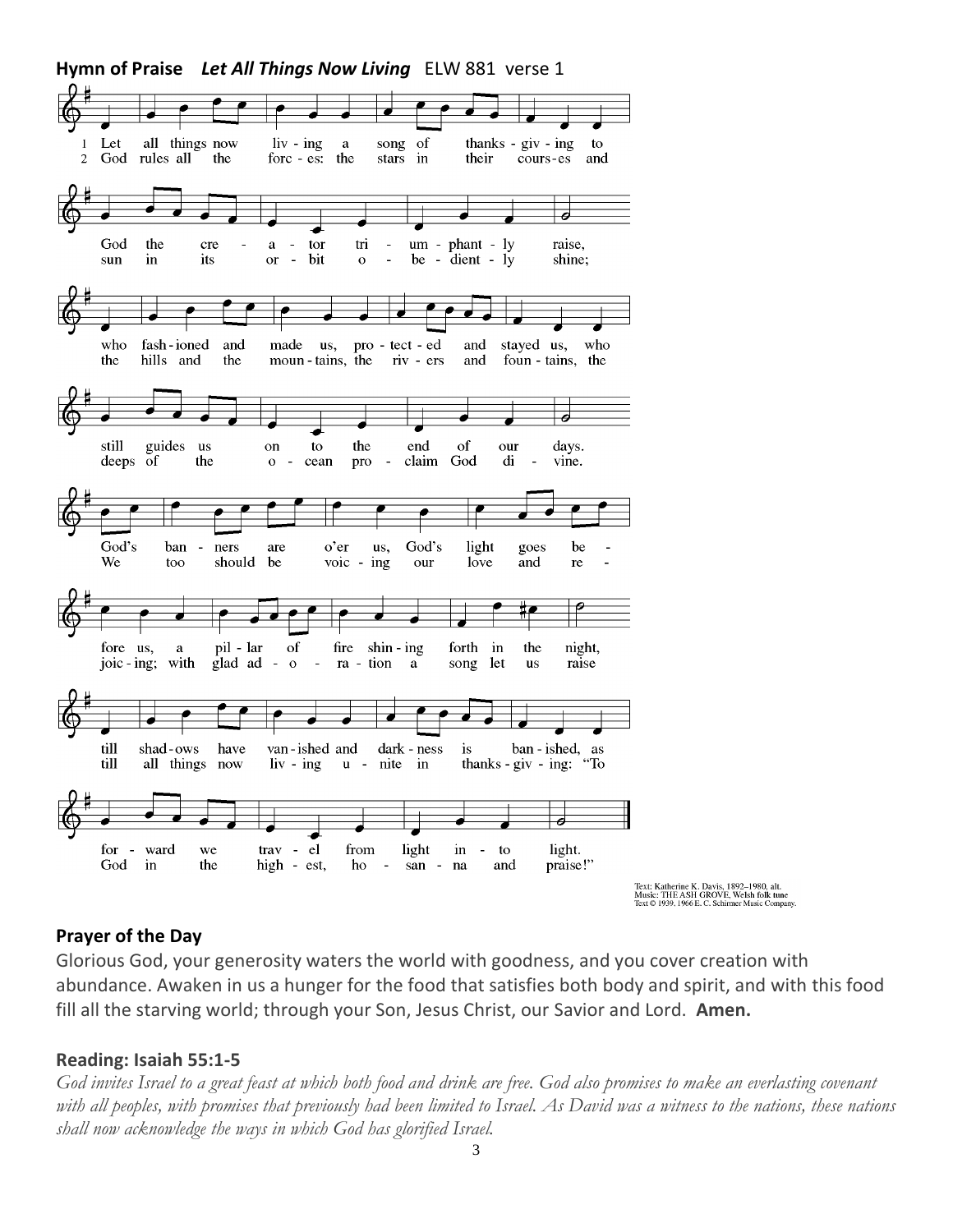$1$ Ho, everyone who thirsts, come to the waters; and you that have no money, come, buy and eat! Come, buy wine and milk without money and without price. <sup>2</sup>Why do you spend your money for that which is not bread,

and your labor for that which does not satisfy?

Listen carefully to me, and eat what is good, and delight yourselves in rich food.

<sup>3</sup>Incline your ear, and come to me; listen, so that you may live.

I will make with you an everlasting covenant, my steadfast, sure love for David.

<sup>4</sup>See, I made him a witness to the peoples, a leader and commander for the peoples.

5 See, you shall call nations that you do not know,

and nations that do not know you shall run to you,

because of the LORD your God, the Holy One of Israel, for he has glorified you.

Word of God. Word of Life. **Thanks be to God.**

![](_page_3_Figure_10.jpeg)

**Gospel Acclamation** ELW 174

The gospel according to Mathew chapter 14. **Glory to you, O Lord.**

## **Gospel: Matthew 14:13-21**

*After John the Baptist is murdered, Jesus desires a time of solitude. Still, his compassion for others will not allow him to dismiss those who need him, and he is moved to perform one of his greatest miracles.*

 $13$ Now when Jesus heard [about the beheading of John the Baptist], he withdrew from there in a boat to a deserted place by himself. But when the crowds heard it, they followed him on foot from the towns.  $14$ When he went ashore, he saw a great crowd; and he had compassion for them and cured their sick. <sup>15</sup>When it was evening, the disciples came to him and said, "This is a deserted place, and the hour is now late; send the crowds away so that they may go into the villages and buy food for themselves." <sup>16</sup> Jesus said to them, "They need not go away; you give them something to eat." <sup>17</sup>They replied, "We have nothing here but five loaves and two fish." <sup>18</sup>And he said, "Bring them here to me." <sup>19</sup>Then he ordered the crowds to sit down on the grass. Taking the five loaves and the two fish, he looked up to heaven, and blessed and broke the loaves, and gave them to the disciples, and the disciples gave them to the crowds. <sup>20</sup>And all ate and were filled; and they took up what was left over of the broken pieces, twelve baskets full.  $^{21}$ And those who ate were about five thousand men, besides women and children.

The good news of the Lord. **Praise to you, O Christ.**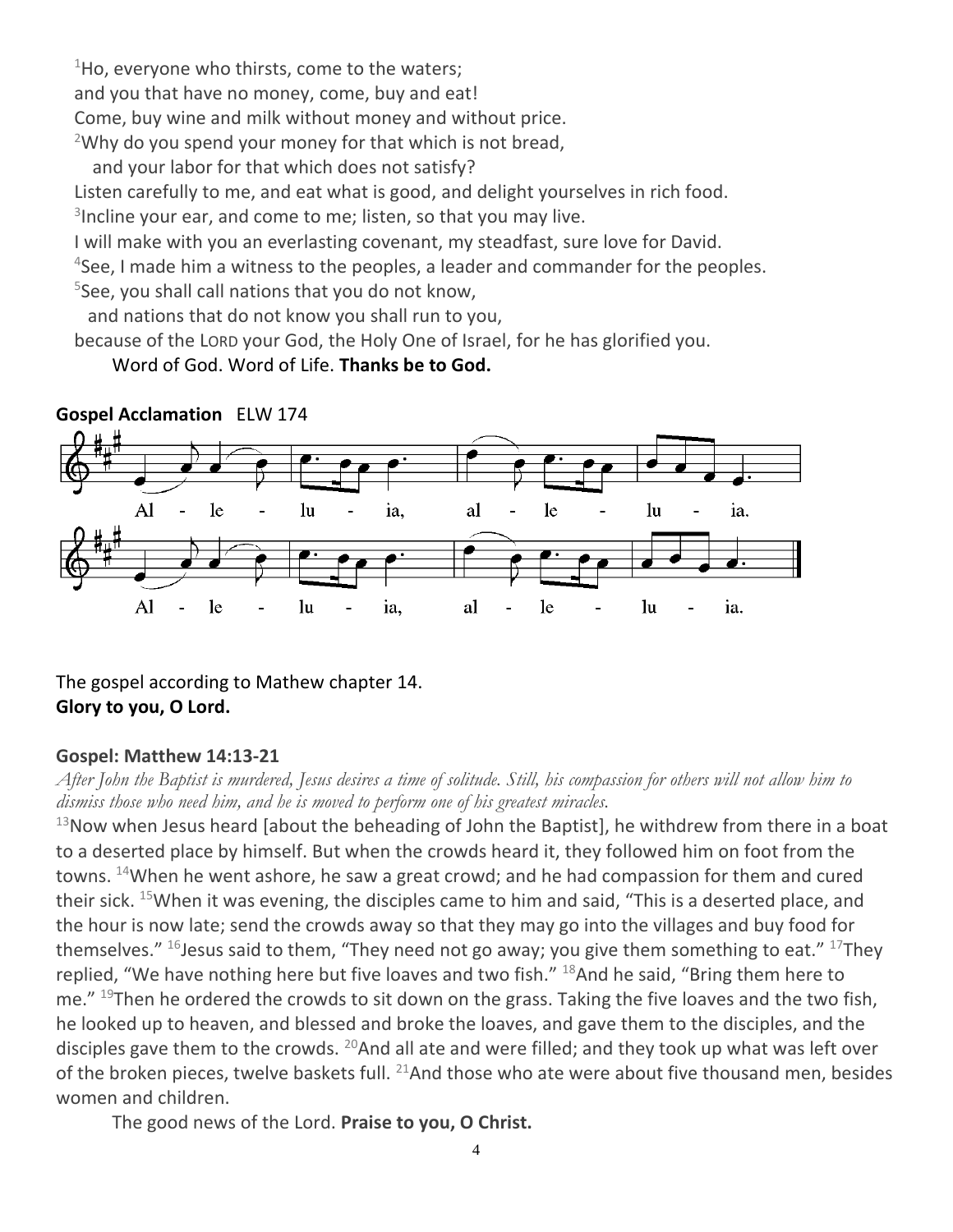#### **Children's message- Laura Goins**

#### **Sermon- Pastor Paula**

**Hymn of the Day:** *How Great Thou Art* ELW 856 Verse 1 Lord my God, when I  $\Omega$ in awe - some won - der con-sid-er  $\mathbf{1}$  $\overline{2}$ When through the woods and for - est glades I wan - der, I hear the  $3<sup>1</sup>$ But when  $\mathbf{I}$ think that God, his Son not spar-ing, sent him to  $\overline{4}$ When Christ shall come, with shout of ac - cla - ma - tion, and take me the works thy hand hath made, I see the stars, I hear the might-y all birds sing sweet-ly in the trees; when I look down from loft - y moun-tain die, I scarce can take it in, that on the cross my bur-den glad-ly home, what joy shall fill my heart! Then I shall bow in hum-ble ad - othun - der, thy pow'r through-out the u - ni - verse dis - played; brook gran - deur and hear the and feel the gen - tle breeze; died  $\frac{1}{2}$  bear - ing he bled and to take a - way my sin; ra - tion and there pro - claim, "My God, how great thou art!" Refrain my Sav-ior God, to Then sings my soul, thee, how great thou art! How great thou art! Then sings my soul, my Sav-ior God, to thee, how great thou art! How great thou art! Text: Carl G. Boberg, 1859–1940; tr. and adapt. Stuart K. Hine, 1899–1989<br>Music: O STORE GUD, Swedish folk tune: adapt. Stuart K. Hine<br>Text and music © 1953 S. K. Hine, assigned to Manna Music, Inc., 35255 Brooten Road,<br>Pa Duplication in any form prohibited without permission or valid license from copyright administrator

#### **Prayers of Intercession**

Confident of your care and helped by the Holy Spirit, we pray for the church, the world, and all who are in need.

Lord, in your mercy, **hear our prayer.**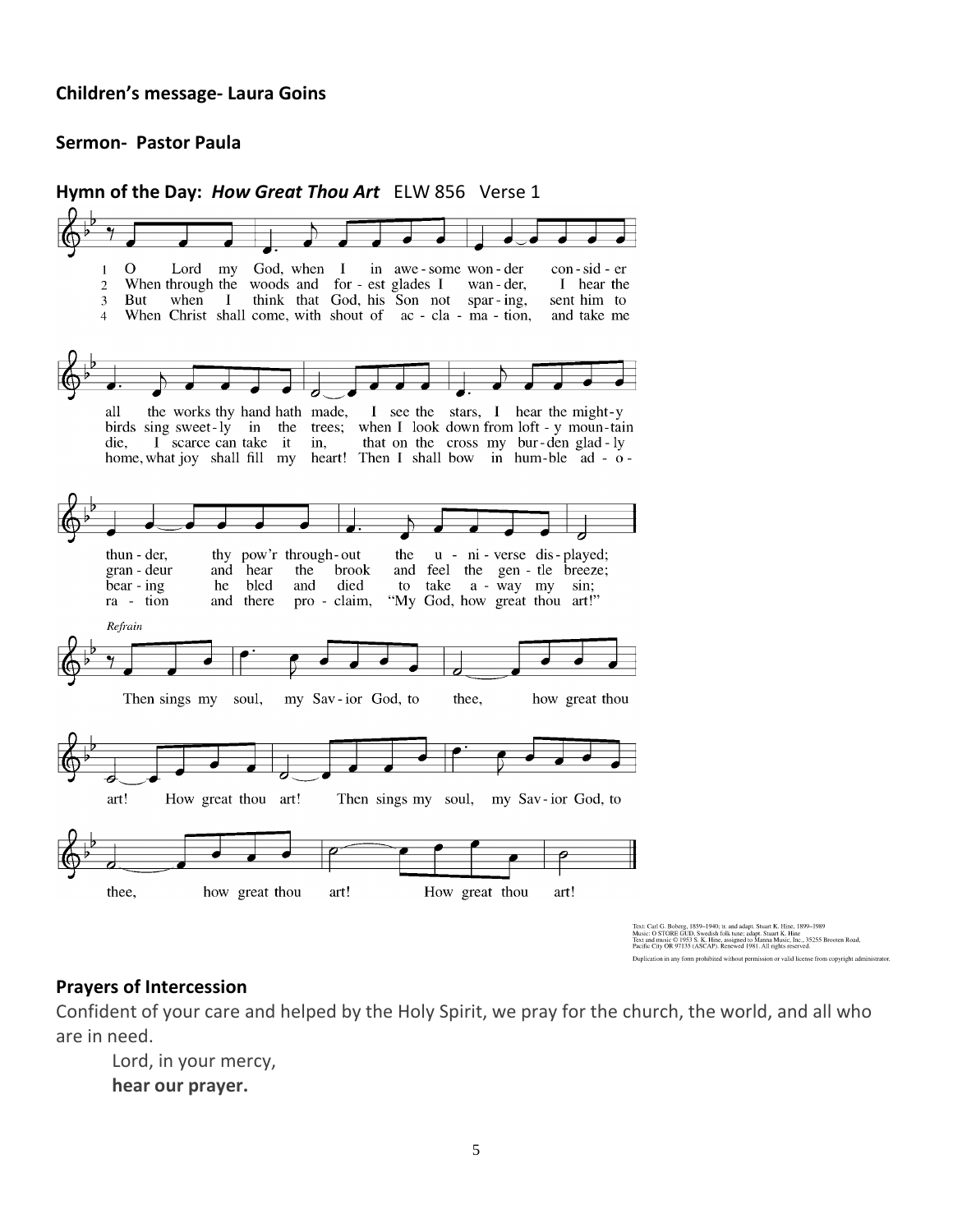In the certain hope that nothing can separate us from your love, we offer these prayers to you; through Jesus Christ our Lord. **Amen.**

## **Peace**

The peace of Christ be with you always. **And also with you.**

# **Offering Message**

# **Children's Song:** *If I Were a Butterfly*

**1. If I were a butterfly,**

**I'd thank You, Lord, for giving me wings. And if I were a robin in a tree, I'd thank You, Lord, that I could sing. And if I were a fish in the sea, I'd wiggle my tail, and I'd giggle with glee, But I just thank You, Father For making me… 'me'**

# *Chorus*

**'Cause You gave me a heart And You gave me a smile, You gave me Jesus And You made me Your child, And I just thank You, Father, For making me… 'me'**

- **2. If I were an elephant, I'd thank You, Lord, by raising my trunk. And if I were a kangaroo, I'd just hop right up to You. And if I were an octopus, I'd thank You, Lord, for my good looks, But I just thank You, Father, For making me… 'me'**
- **3. If I were a wiggly worm, I'd thank You, Lord, that I could squirm. And if I were a crocodile, I'd thank You, Lord, for my big smile. And if I were a fuzzy-wuzzy bear, I'd thank You, Lord, for my fuzzy-wuzzy hair, But I just thank You, Father, For making me… 'me'**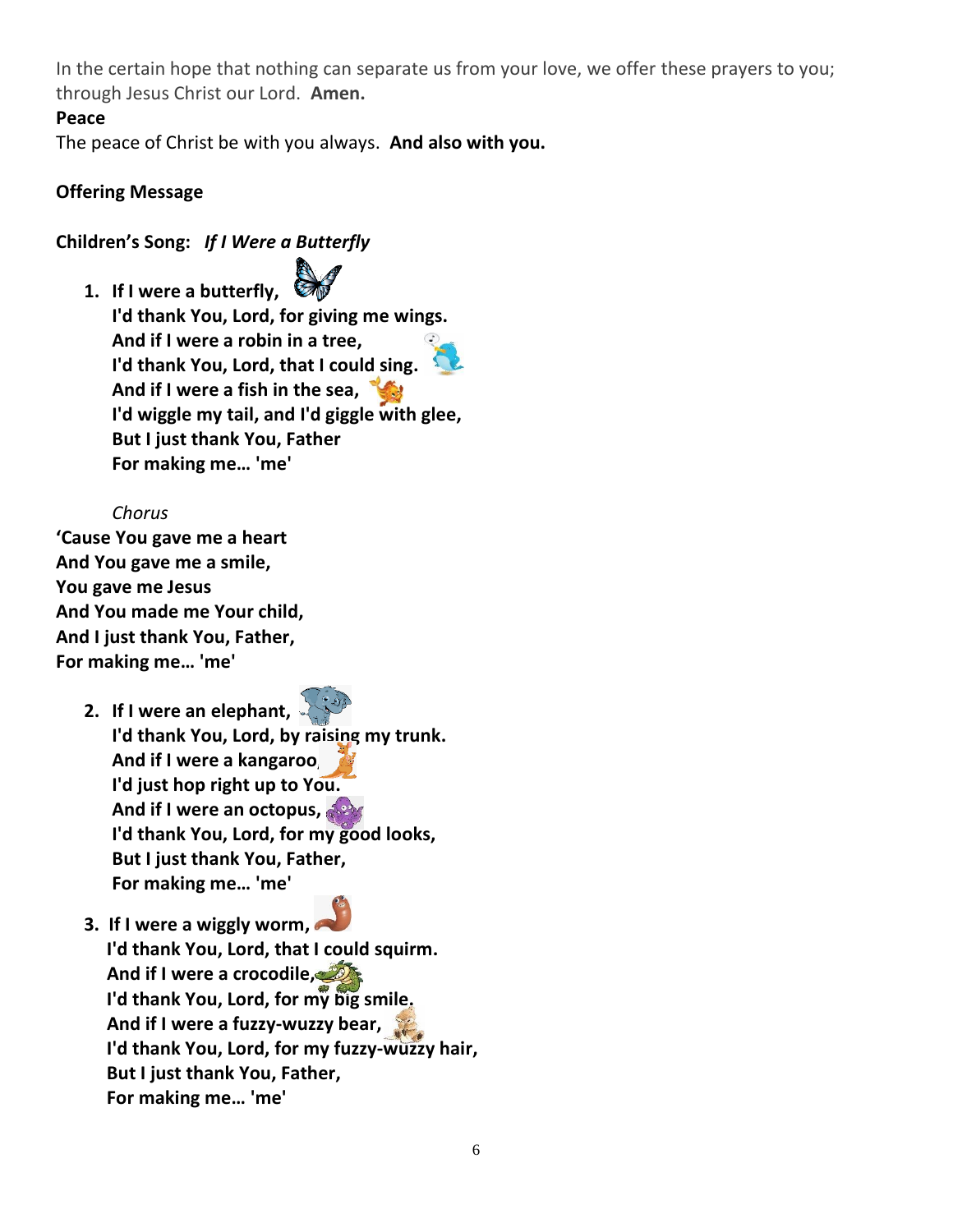# **Offering Prayer**

God of goodness and growth, all creation is yours, and your faithfulness is as firm as the heavens. Water and word, wine and bread: these are signs of your abundant grace. Nourish us through these gifts, that we might proclaim your steadfast love in our communities and in the world, through Jesus Christ, our strength and our song. **Amen.**

## **Great Thanksgiving**

The Lord be with you **And also with you.** Lift up your hearts **We lift them to the Lord** Let us give thanks to the Lord our God **It is right to give our thanks and praise…** 

## **Words of Institution**

## **Lord's Prayer**

**Our Father in heaven, hallowed be your name, your kingdom come, your will be done, on earth as in heaven. Give us today our daily bread. Forgive us our sins as we forgive those who sin against us. Save us from the time of trial and deliver us from evil. For the kingdom, the power, and the glory are yours, now and forever. Amen.**

## **Invitation to Communion**

Friends of Jesus, come to the table. Receive nourishment for your journey.

*You will commune at the Pastor's direction*

## **Communion Song:** *Come, Let Us Eat*ELW 491

## **Prayer after Communion**

God of the welcome table, in this meal we have feasted on your goodness and have been united by your presence among us. Empower us to go forth sustained by these gifts so that we may share your neighborly love with all, through Jesus Christ, the giver of abundant life. **Amen.**